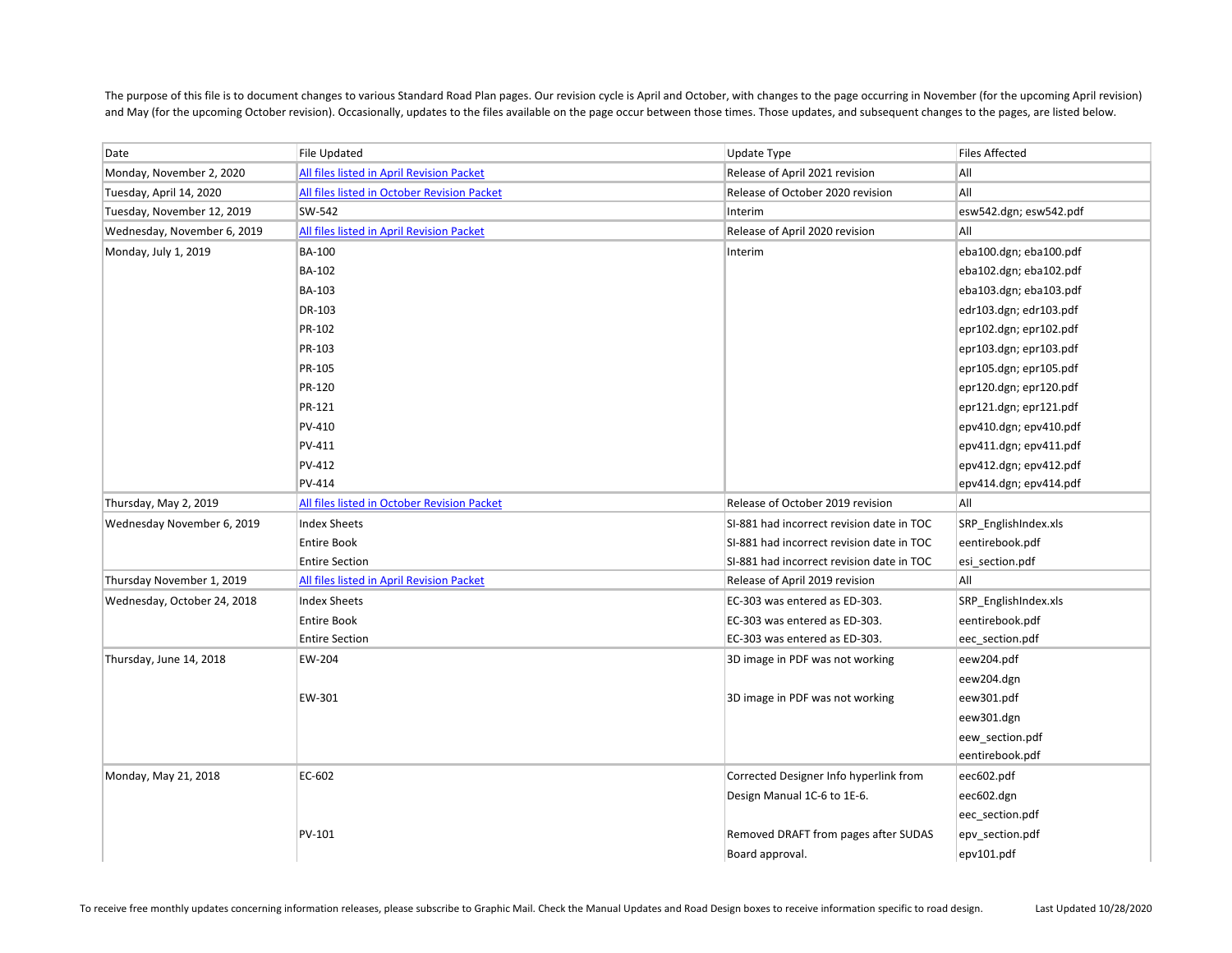| Date                        | File Updated                                             | Update Type                            | <b>Files Affected</b> |
|-----------------------------|----------------------------------------------------------|----------------------------------------|-----------------------|
|                             | SW-603                                                   | Removed DRAFT from pages after SUDAS   | esw_section.pdf       |
|                             |                                                          | Board approval.                        | esw603.pdf            |
|                             | TC-102 Traffic Signal Pole Foundation                    | Removed DRAFT from pages after SUDAS   | ets102.pdf            |
|                             |                                                          | Board approval. Changed RQD to rock    | ets_section.pdf       |
|                             |                                                          | quality designation.                   | eentirebook.pdf       |
|                             |                                                          |                                        |                       |
| Wednesday, May 9, 2018      | All files listed in October Revision Packet              | Release of October 2018 revision       | All                   |
| Tuesday, April 17, 18       | TC-61 Two-lane, Two-Way Operation                        | Interim                                | etc61.pdf             |
|                             | TC-418 Lane Closed On Divided Highway                    |                                        | etc61.dgn             |
|                             | TC-421 Lane Closure with TBR                             |                                        | etc418.pdf            |
|                             | TC-422 Closure Of Two Adjacent Lanes On Divided Highway  |                                        | etc418.dgn            |
|                             |                                                          |                                        | etc421.pdf            |
|                             |                                                          |                                        | etc421.dgn            |
|                             |                                                          |                                        | etc422.pdf            |
|                             |                                                          |                                        | etc422.dgn            |
| Thursday, January 25, 2018  | PV-410 Deceleration Taper for 16' Exit Ramp              | Interim                                | epv410.pdf            |
|                             | PV-411 Acceleration Taper for 16' Entrance Ramp          |                                        | epv410.dgn            |
|                             | PV-412 Deceleration Taper for 18' Exit Loop              |                                        | epv411.pdf            |
|                             | PV-414 Acceleration Taper for 18' Entrance Loop          |                                        | epv411.dgn            |
|                             |                                                          |                                        | epv412.pdf            |
|                             |                                                          |                                        | epv412.dgn            |
|                             |                                                          |                                        | epv414.pdf            |
|                             |                                                          |                                        | epv414.dgn            |
| Thursday, November 30, 2017 | PR-107 Partial Depth PCC Finish Patches                  | Modified                               | epr107.pdg            |
| Wednesday, November 1, 2017 | All files listed in April Revision Packet                | Release of April 2018 revision         | All                   |
| Tuesday, June 6, 2017       | EW-101 Embankments and Rebuilding Embankments            | Corrected Designer Info hyperlink from | eew101.pdf            |
|                             |                                                          | Design Manual 7A-4 to 7D-4.            | eew101.dgn            |
|                             |                                                          |                                        | eew_section.pdf       |
|                             |                                                          |                                        | eentirebook.pdf       |
|                             |                                                          |                                        | octoberupdate.pdf     |
| Monday, June 5, 2017        | PV-101 Joints                                            | Removed DRAFT from pages after SUDAS   | epv101.pdf            |
|                             | SW-405 Tee-Section Storm Sewer Manhole                   | Board approval.                        | esw405.pdf            |
|                             |                                                          |                                        | epv_section.pdf       |
|                             |                                                          |                                        | esw_section.pdf       |
|                             |                                                          |                                        | eentirebook.pdf       |
| Monday, May 1, 2017         | All files listed in October Revision Packet              | Release of October 2017 revision       | All                   |
| Friday, February 24, 2017   | TC-233 Pavement Marking Operations Two-Lane              | Interim                                | etc233.pdf            |
|                             | TC-234 Strip Sealing Operations                          |                                        | etc233.dgn            |
|                             | TC-431 Slow Moving Vehicle Operating in the Traffic Lane |                                        | etc234.pdf            |